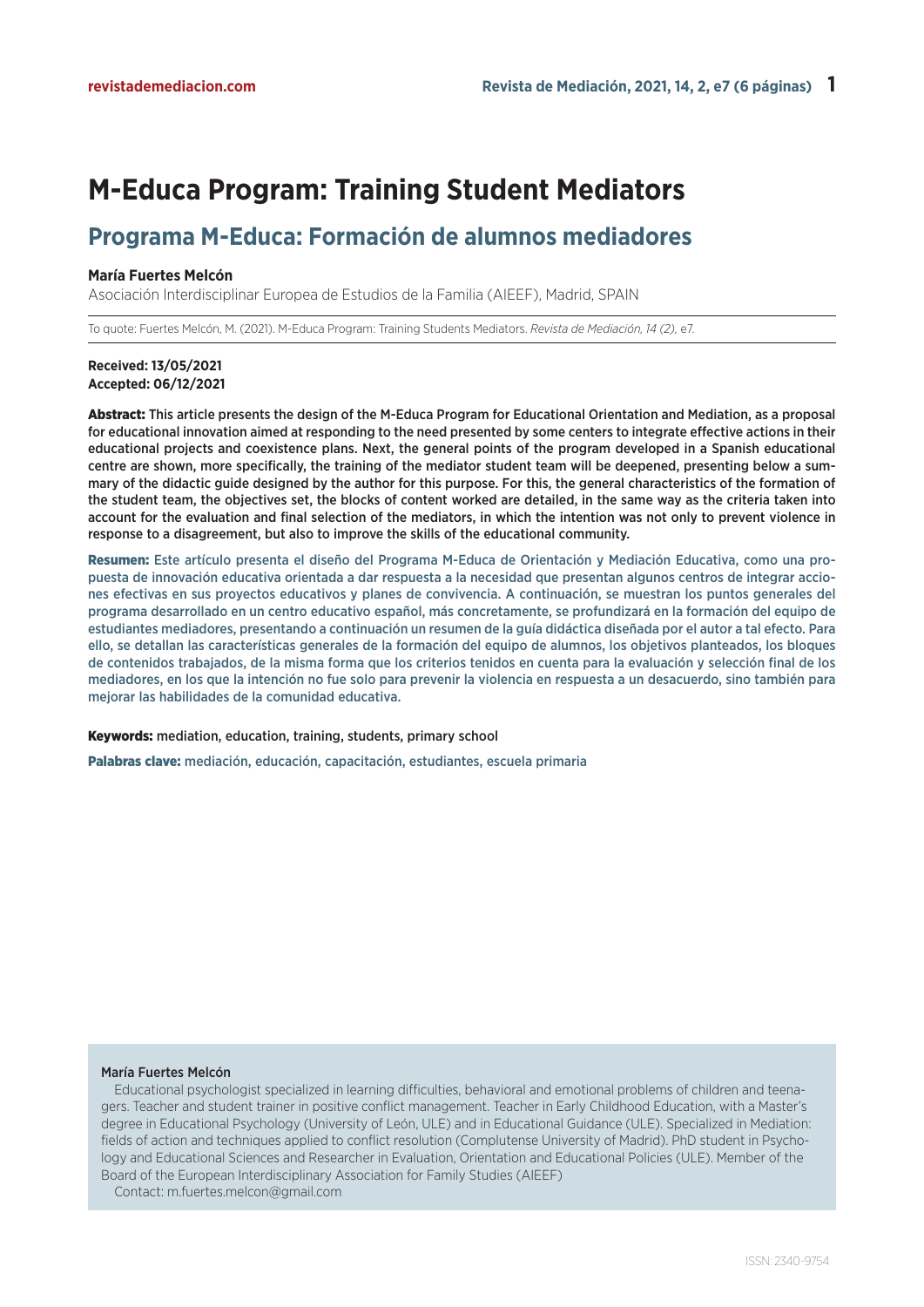# **Introduction**

Currently, there are many initiatives aimed at improving social relations in educational centres. Although, students and teachers usually value the school climate in a positive way, they also indicate that it is common for misunderstandings to occur that cause specific conflicts that affect the coexistence of the educational community (Díaz-Aguado, 2008; Córdoba, Del Rey, Casas y Ortega, 2016). Therefore, the proposed interventions tend to include not only the students, but also the teachers, families and other staff at the centre (Defensor del Pueblo, 2007; OCA, 2016). Taking into account that educational institutions are one of the engines in the social growth of students, as they are a space where a multitude of interactions take place between their agents, we can highlight their relevance in the transfer of values and intensification of prosocial behaviours. The expected result of these initiatives will be interactions based on dialogue, where violent responses are prevented through a peaceful model in solving problems (Ttoffi and Farrington, 2011). One of the measures adopted to achieve this has been the implementation of programs for the formation of teams of mediators, whose objective is to provide an alternative through the conflict resolution that improves communication (Tirado and Conde, 2015; Andreou, 2015) as well as of a feeling of community within the group through a more active participation by all its members (Cowie and Fernández, 2006).

Mediation appears in the educational context as a reconciliation procedure based on the identification of needs, which starts from a misunderstanding, confrontation or tension and allows the establishment of agreements through dialogue, causing a situation of psychological reciprocity that in situations of violence tends to be minimised (Smith, 2011). The interventions of the mediators will then be relevant as from the initial phases of the conflict as a protective factor against violent reactions amongst students (Andreou, 2015) as well as in later stages, when there is an increase in emotional tension between those involved. On the other hand, it is also necessary to highlight the educational function of conflict resolution through mediation, since it helps to analyse the real situation of all parties involved, addressing it from a joint perspective, which would then empower them to reach consensual and satisfactory agreements to both sides (Boqué, 2007). For this reason, mediation in the school environment is a process that enhances cultural reforms through resolving disagreements, where a dialogue and collaborative methodology is promoted in the search for solutions, which would then help to promote values for positive coexistence so that autonomy is developed and non-violent socialization is activated (Bonafé-Schmitt, 2000; Maxwell, 2007; Gatt, Puigdellívol, and Molina, 2010). Consequently, Carrasco Pons, Villá Taberner and Ponferrada Arteaga (2016), point out that

the positive impact of mediation in the school environment has led to general expansion of the practice and it is inclusion amongst proposals for an improved school climate.

The challenge of proposing a mediation training program must start from an exhaustive analysis of the context, evaluating both the characteristics of the center and its resources as well as coexistence at the institutional level and within classrooms. This previous step will facilitate the selection of the appropriate proposal, ensuring its viability and effectiveness (Prada and Lopez, 2008). The choice and learning process of the team of school mediators will be decisive and will have a direct impact on the development and evolution of mediations. The training should help future mediators to channel the communication of the parties involved without making contributions or suggestions that may manipulate opinions for religious reasons, ethnicity or any other circumstance that affects neutrality. In the same way, the instructional period would train towards a wider viewpoint problem, helping the students to identify their conflicts, managing the moments of blockages and stagnations during the conversations. Consequently, the proper learning of the candidates will be essential so that they can mediate conflicts in the school context and, in turn, be legitimate figures (Ibarrola and Iriarte, 2012), who can act as figures of approach to reality and guarantee that the solutions provided by those involved are viable in their fulfillment. It should be emphasized that initiatives aimed at improving interpersonal relationships in schools, such as the incorporation of educational mediation, will contribute to the objective established by the curriculum of sensitizing the school community about the importance of preventing violence or avoiding discrimination. Its purpose, therefore, directly or indirectly, places special emphasis on bringing the educational community closer to more peaceful ways of relating and effectively coping with conflicts.

This article presents the design of the M-Educa Program for Educational Orientation and Mediation, as a proposal for educational innovation aimed at responding to the need presented by some centers to integrate effective actions in their educational projects and coexistence plans. Next, the general points of the program developed in a Spanish educational centre are shown, more specifically, the training of the mediator student team will be deepened, presenting below a summary of the didactic guide designed by the author for this purpose. For this, the general characteristics of the formation of the student team, the objectives set, the blocks of content worked are detailed, in the same way as the criteria taken into account for the evaluation and final selection of the mediators, in which the intention was not only to prevent violence in response to a disagreement, but also improve the skills of the educational community, as well as provide the center with a mediation and advice service in conflicts that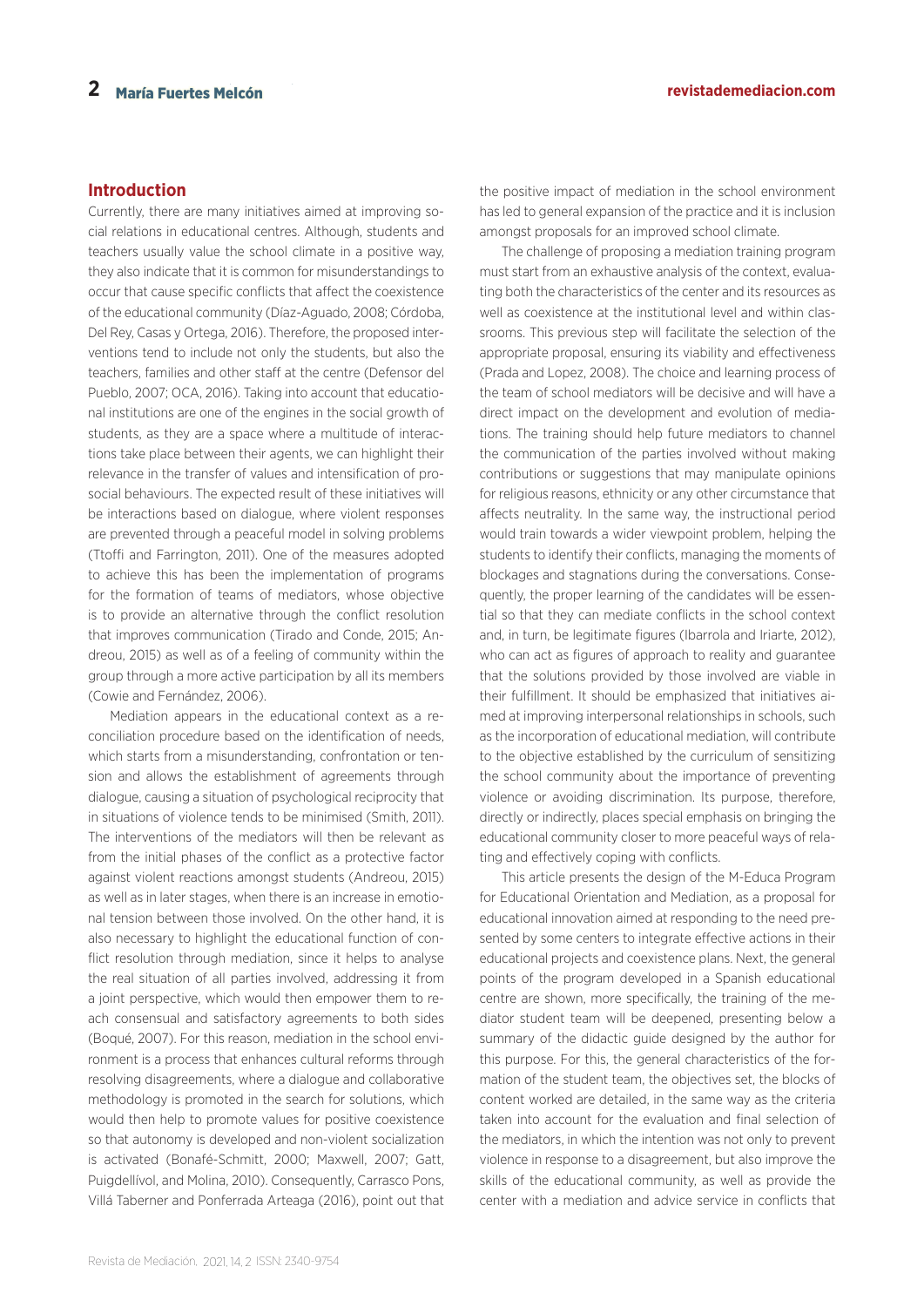will facilitate the autonomous intervention of conflicts from the educational institution (Domínguez, Álvarez and Vázquez, 2017).

# **Design of the inte**rvention

#### Presentation and timing of the M**-Educa program**

The M-Educa program was designed by the author for the care and training of educational communities in conflict resolution and mediation. The proposal included the dissemination of Mediation as a means of dispute resolution in the school context, as well as the creation of a team of mediators through specific training courses for the educational community. Its implementation was temporalized in three academic years and a public center for Infant and Primary Education in Madrid was invited in 2014 to develop it in a "pilot" format...

Application phases:

*Phase 1* 

- Contact with the center.
- Previous informative meetings.
- Evaluation of coexistence.

*Phase 2* 

• External Orientation and Mediation Service.

• Training of a team of mediator students in the 5th and 6th year of primary education.

• Training of Primary Education students in positive conflict resolution.

- Informative meetings with families.
- Informative meetings with the administrative and service personnel of the centre.

#### *Phase 3*

- External Orientation and Mediation Service.
- Teacher training at the center.

The first meetings began with the management team that decided to study the proposal. Subsequently, it was accepted by the management and the faculty, and approved by the School Council of the center. At the same time, the intention to collect data for informational or research purposes was presented, without objection from any group of this educational community. During this period, all the information provided by both the educational agents and the psychopedagogical guidance team was compiled before and after the intervention, as well as in the different documents of the center that regulate coexistence contained in plans, previous initiatives, disciplinary proceedings or the regime regulations internal, which allowed adjusting the proposal to the specific needs of the school.

Once the M-Educa program was included in the Center's Coexistence Plan, in September 2015 the second phase began, with the establishment of an Orientation and Mediation Service, where informative talks and work sessions were organized with students of all Primary Education courses. On

the other hand, the center supported the intensification of contents related to the positive resolution of conflicts, for which a weekly session per class was included with the instructor-mediator within the subject of Social and Civic Values. Likewise, during the first session, all Primary Education students voluntarily took the Thomas-Kilmann Questionnaire (García, 2008) to determine how to face conflict situations, developed by psychologists, Kenneth Thomas (University of California), and Ralph Kilmann, (University of Pittsburg) who designed this test that has been used since the eighties to identify the coping style of a subject, through 30 simple questions. This questionnaire was applied again at the end of the training of the Primary Education students in order to assess the changes On a quarterly basis, parents were informed through meetings of the importance of promoting these new skills at home as well.

In the third phase, the faculty is offered a 20-hour course on ¨Tools for the positive management of school conflicts¨ through the Territorial Center for Innovation and Teacher Training of the Community of Madrid. During this phase, the Orientation and Mediation service continues to attend to all the demands that were requested..

#### **Training of student mediators**

The training model used has as a reference point the Contextualized Educational Mediation of Sánchez García-Arista (2013). Prior beginning with the selection of students, the families were informed about the experience, proceeding to request authorization in order to the 5th and 6th year students could opt for training as mediators. The selection process in each class was done by voting and voluntary acceptance. The initial team of student mediators consisted of total of 18 students.

The proposal for the training of mediator students within the program includes a total of 15 theoretical-practical sessions of 45 minutes, at the rate of one session per week, from October to February, in which the students who aspired to be mediators developed activities aimed at improving their social and communication skills, learning to correctly analyse conflict situations, improving their emotional education and practising peaceful conflict resolution techniques in simulating cases.

From February to May, another 10 sessions were held to perform role-playing among the team of mediators and activities designed for training in mediation, with the discussion of cases proposed by the students. The 15 theoretical-practical sessions were held during Physical Education classes and the 10 training sessions during recess one day of the week. During this period, some extra sessions were dedicated to coordinating the team, following up on cases and reflecting on the mediators, which allowed the development of colla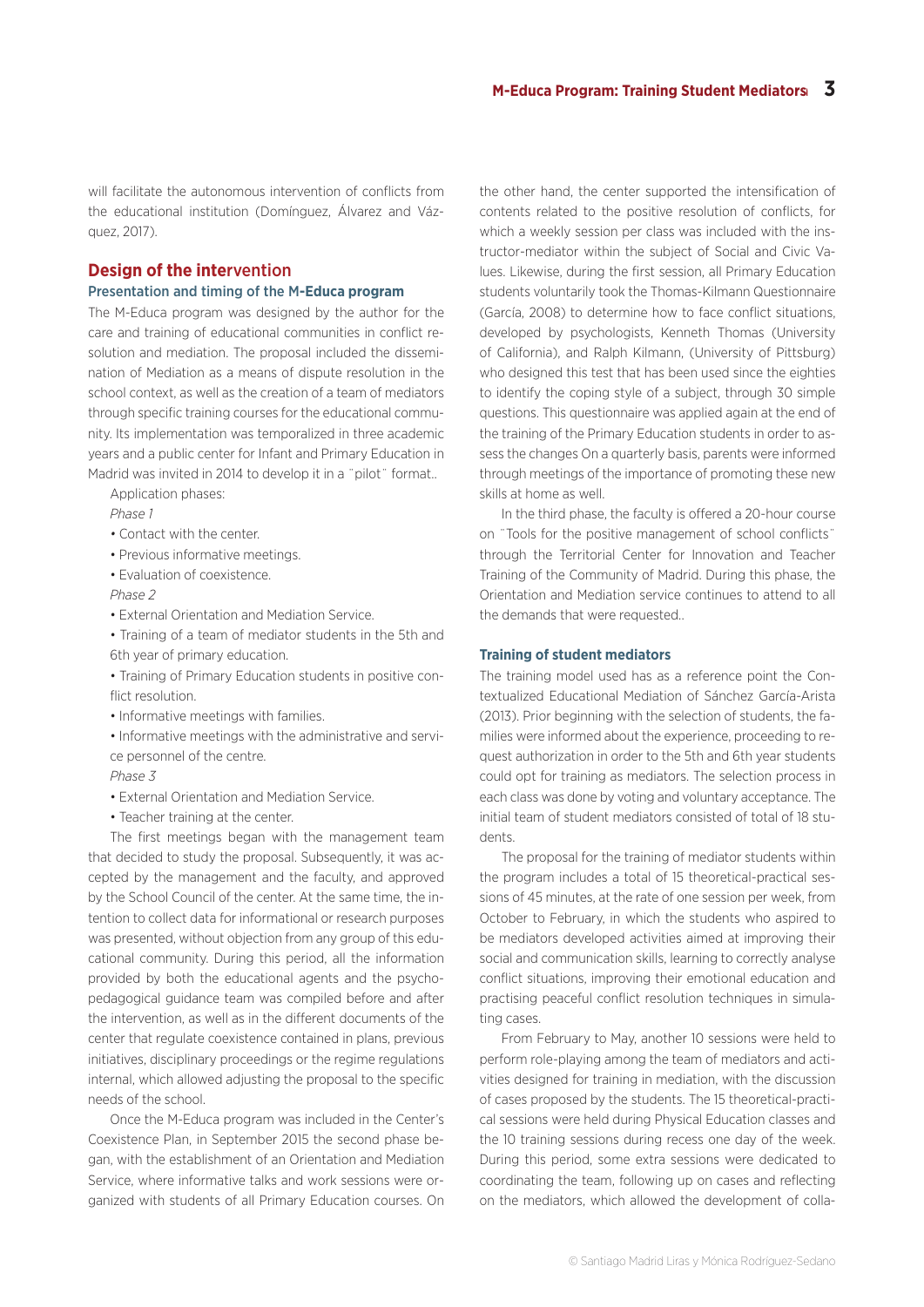borative learning and control of the team's good progress.

The mediations were carried out in the playground, in a covered gymnasium and monitored from the outside by the teachers or caregivers. In this space, a mailbox was placed for students to deposit mediation applications. The formal interventions carried out reached a total number of 101 cases attended, of which 93% concluded in an agreement established by all parties, as recorded in the records of the team.

#### **Objectives**

The objectives of this program have been adapted to develop the objective of the Physical Education subject in the Primary Education stage, which, as indicated by educational legislation, is to be a means to promote personal and social development as well as the general objective collected in Decree 89/2014 of July 24, which establishes the Primary Education Curriculum for the Community of Madrid to ¨participate in physical activities sharing projects, establishing cooperative relationships to achieve common objectives, resolving conflicts that may arise through dialogue could arise and avoid discrimination due to personal, gender, social and cultural characteristics and that are linked to the development of social and civic competence¨.

*General objectives:*

- Develop communication skills in students that allow them to express their own emotions and recognise those of others.
- Increase the social skills of students, deepening empathy as an aspect of improvement in coexistence.
- Assimilate effective and non-violent ways to resolve their interpersonal conflicts.
- Promote mediation as a means of conflict resolution. *Specific objectives*
- Express their own emotions through verbal and gestural language.
- Identify emotional states, especially those related to conflict situations.
- Develop empathy and assertiveness as positive aspects of relationships with others.
- Differentiate the different styles of coping with the conflict and its social implications.
- Show interest in effective communication and in peaceful conflict resolution systems.
- Learn the role of the mediator, its characteristics and functions.
- Increase their skills to mediate conflicts of others.

## . **Contents**

The contents offered by this training program have five theoretical-practical blocks.

• Module 1. The conflict.

- o Definition of the conflict.
- o Elements, phases and analysis of the conflict situation.
- o Causes or origin of the disagreements.
- o Styles or attitudes to cope with the conflict.
- o Education for Peace and school coexistence.
- Module 2. Development of communication skills.
	- o Elements and styles of communication.
	- o Active listening in the dialogue process.
	- o Non-verbal communication.
	- o Assertiveness and empathy.
	- o Use of positive language.
- Module 3. Positive conflict management.
	- o Self-concept and self-esteem
	- o Self-control in angry or frustrating situations.
	- o Social skills for conflict resolution.
	- o Collaboration as a strategy for solving problems.
	- o Prevention of bullying.
- Module 4. The Mediation process
	- o Role, functions and ethics of the mediator.
	- o Mediable and non mediable conflicts.
	- o Phases of mediation.
	- o Co-mediation.
	- o Overcoming blockages and managing intense emotions.
- Module 5. Internships in Mediation.
	- o Preparation and presentation of the mediator.
	- o Collection and selection of information.
	- o Returns and clarification of the problem.
	- o Types of questions and generation of solutions.
	- o Preparation of agreements and monitoring.

#### **Methodology**

Throughout the sessions of the program, an active and participatory methodology was used, whereby main paradigm was a participatory pedagogy and a horizontal and two-way communicative model which promoted the collective construction of group knowledge (Gil, 2019). For this reason, the learning base was the students' own experiences, from which the new learnings were built, to guarantee that they were really meaningful. In this sense, and following Torrego (2006), this proposal is based on three methodological lines: motivation, activity and work among equals..

Starting from the opinions and reflections initially provided by the students, their prior knowledge on each issue raised was identified, thus progressively generating a climate of security to transmit their own ideas or experiences. One of the goals was also to create a climate of trust among the team members, in which each student could participate voluntarily, in order to increase group cohesion. It is important in this regard that the activities were varied and attractive,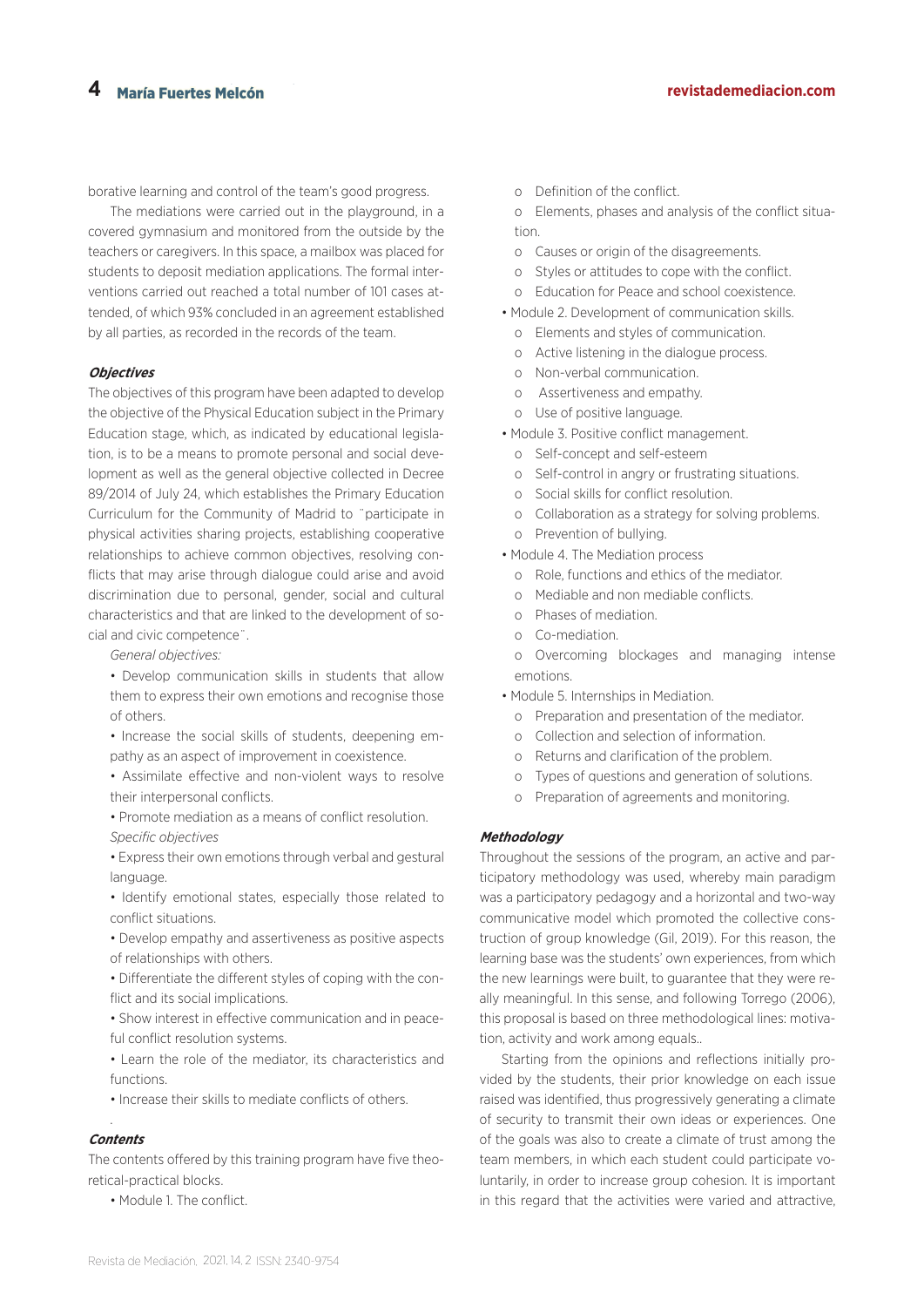including different cooperative activities during the training, with the aim of reaching solutions could be created by the mediators group...

#### **Evaluation of the student mediators**

The evaluation of the mediators was carried out taking into account their involvement in the training, assessing the management of simulated conflict situations, weekly tasks and with two knowledge assessment processes through written tests and tasks designed for this purpose. Throughout the course, this group was reduced to 9 students for different reasons. Some of these cases were due to not passing the evaluations, changes of school or voluntary abandonment of the program.

As established by Decree 89/2014 of July 24, which establishes the Primary Education Curriculum for the Community of Madrid, the evaluation of the students was continuous and global. For this reason, a follow-up evaluation was carried out through direct observations and the trainer's annotations, evaluation of tasks and co-evaluation activities, which allowed an assessment of the achievement of the proposed objectives. As a reference for the analysis, some evaluation criteria for the mediator students were established.

Evaluation criteria:

• Expresses their own emotions and feelings when they have a conflict.

• Identify the importance of communication as a way to solve a problem.

• Understands the different points of view in a conflict and facilitate their understanding using mediation techniques.

- Actively participates in group activities and performs tasks aimed at training as a mediator.
- Uses assertive responses and foster empathy in conflict situations.
- It recognizes the stages of mediation and collects relevant information in the records of its interventions.
- Actively listens to the opinions of others without making personal judgments or evaluations.

• Respects confidentiality and provide confidence to the media in their interventions.

• Encourages the positive and collaborative solution of a problem between colleagues.

#### **Conclusions**

The purpose of this program was to create a team of students trained who are learning to mediate conflicts with their peers. To do this, they had to know the strategies and skills necessary to perform the functions of a conflict mediator. Through the action of the team of mediators, the intention was to reduce violent responses, both verbal and

physical, in the centre where the training was implanted. This aspect and according to what was previously founded, would help prevent the appearance of violence between equals, and consequently will improve the socio-affective climate of the educational community, having a beneficial impact on the lives of the students themselves, but also those of teachers and parents.

LFeedback from the teachers who were interviewed before and after applying the program in their classrooms, was incredibly positive. Among other aspects, they highlight the influence perceived by teachers in improving the autonomy of students in the face of interpersonal conflict. In this sense, the program seems to have improved the self-management of the conflict and the responsibility towards it on the part of the students, being a key aspect, since they resort far less frequently to the figure of the teacher, choosing the team of mediators to try to solve it. In addition, the teachers indicated an increase in reflection processes in the face of conflict and greater displays of empathy, which had generated more collaborative attitudes and respect for individual differences in their classrooms.

Regarding the students of the Primary Education stage, who were evaluated before and after the implementation of the program with the Thomas-Kilmann Questionnaire, they show an evolution in their styles of coping with the conflict. To analyze this data, the style that they initially showed was demonstrated, where there was a predominance of the competitive and evasive style. In the second measure after training with the same questionnaire, the students show a trend in coping with conflict that is closer to collaborative positions, increasing the collaborative coping style among students by 43%. This fact informs us that the M-Educa mediation program has helped to improve coexistence and has fostered dialogue as a way of understanding the needs of the other and expressing their own among students who have received training in positive conflict resolution

Participation in the training activities in mediation was very high, according to the records as a trainer, 90% of the proposals were made by the entire team of mediators. The students were involved by contributing their personal experiences in an open way and group work was fundamental to generate cohesion and collaborative work, feeling themselves protagonists of their own learning. This fact has generated a feeling of responsibility towards their own actions as mediators.

The participatory methodology not only improved their autonomy in the face of conflict, but also provided security, greater knowledge to analyze it, and reflect on situations that can be extrapolated to their life outside the centre. The different and varied groupings in the activities were motivating, and have fostered a social interaction in the groups, which